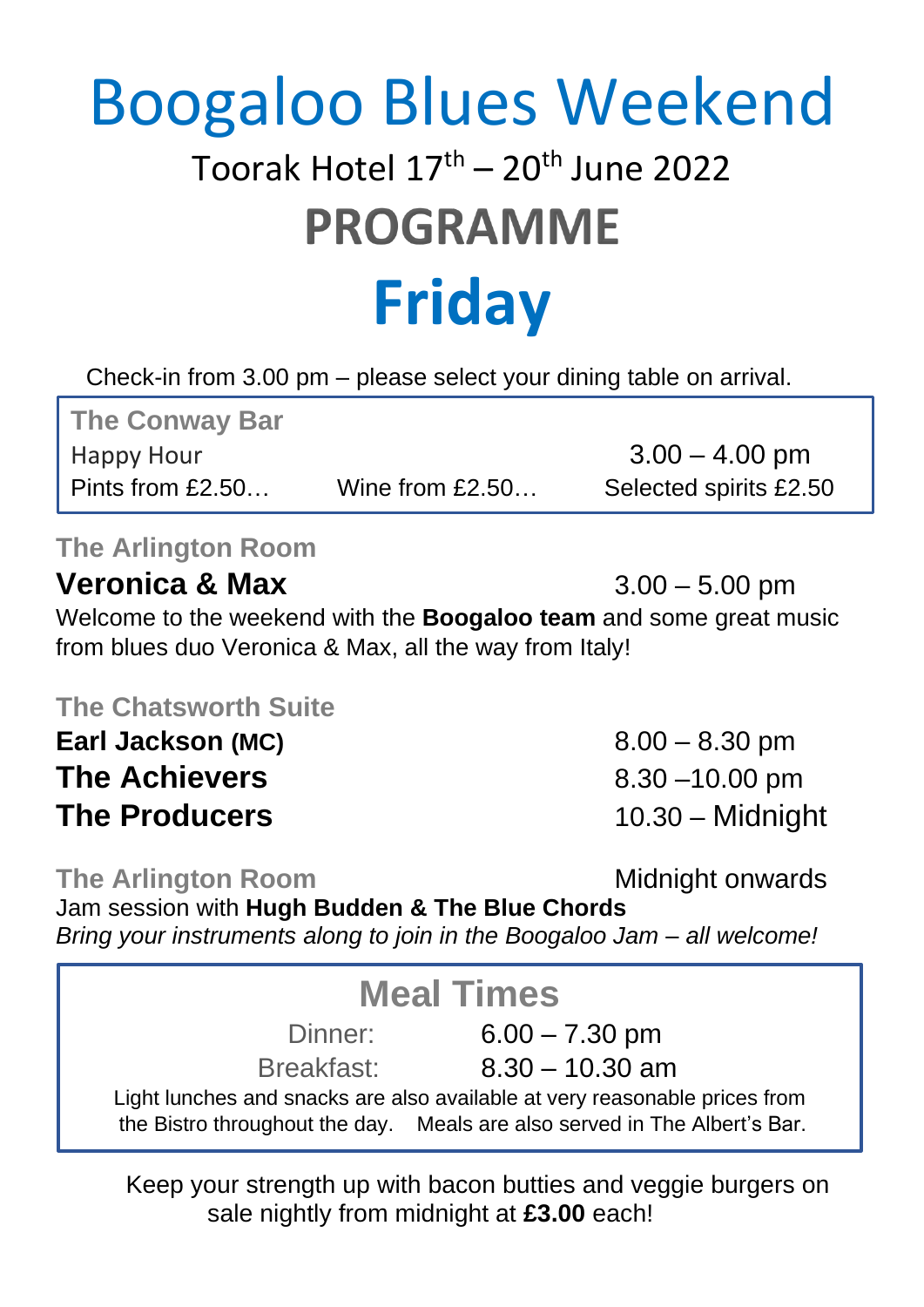## **Saturday**

#### **The Garden Room Boogaloo Blues Cinema** *from* **11.00 am**

**The Arlington Room** 

**Blues Dance Class** with **Mike & Mel** 11.00 – 12.00 noon

**The Rougemont Room**

Open Mic lounge for informal jamming and practice throughout the weekend.

| <b>The Chatsworth Bar</b>                                                 |                    |
|---------------------------------------------------------------------------|--------------------|
| <b>Happy Hour</b>                                                         | $1.00 - 2.00$ pm   |
|                                                                           |                    |
| <b>The Chatsworth Suite</b>                                               |                    |
| Earl Jackson (MC)                                                         | $12.30 - 1.00$ pm  |
| The Achievers unplugged                                                   | $1.00 - 1.30$ pm   |
| <b>Veronica &amp; Max</b>                                                 | $1.45 - 2.15$ pm   |
| <b>Harry Skinner &amp; Dave Saunders</b>                                  | $2.30 - 3.00$ pm   |
| <b>Cry Baby unleashed</b>                                                 | $3.15 - 4.00$ pm   |
|                                                                           |                    |
| <b>The Arlington Room</b><br><b>Blues Dance Class with Mike &amp; Mel</b> | $4.30 - 5.30$ pm   |
|                                                                           |                    |
| <b>The Chatsworth Suite</b>                                               |                    |
| Earl Jackson (MC)                                                         | $8.00 - 8.30$ pm   |
| <b>Vince Lee &amp; The Big Combo</b>                                      | $8.30 - 10.00$ pm  |
| <b>Cry Baby &amp; The Hoochie</b>                                         |                    |
| <b>Coochie Boys</b>                                                       | $10.30 -$ Midnight |
|                                                                           |                    |
| <b>The Arlington Room</b>                                                 |                    |
| Jam session hosted by Hugh Budden<br>& The Blue Chords                    | Midnight onwards   |
|                                                                           |                    |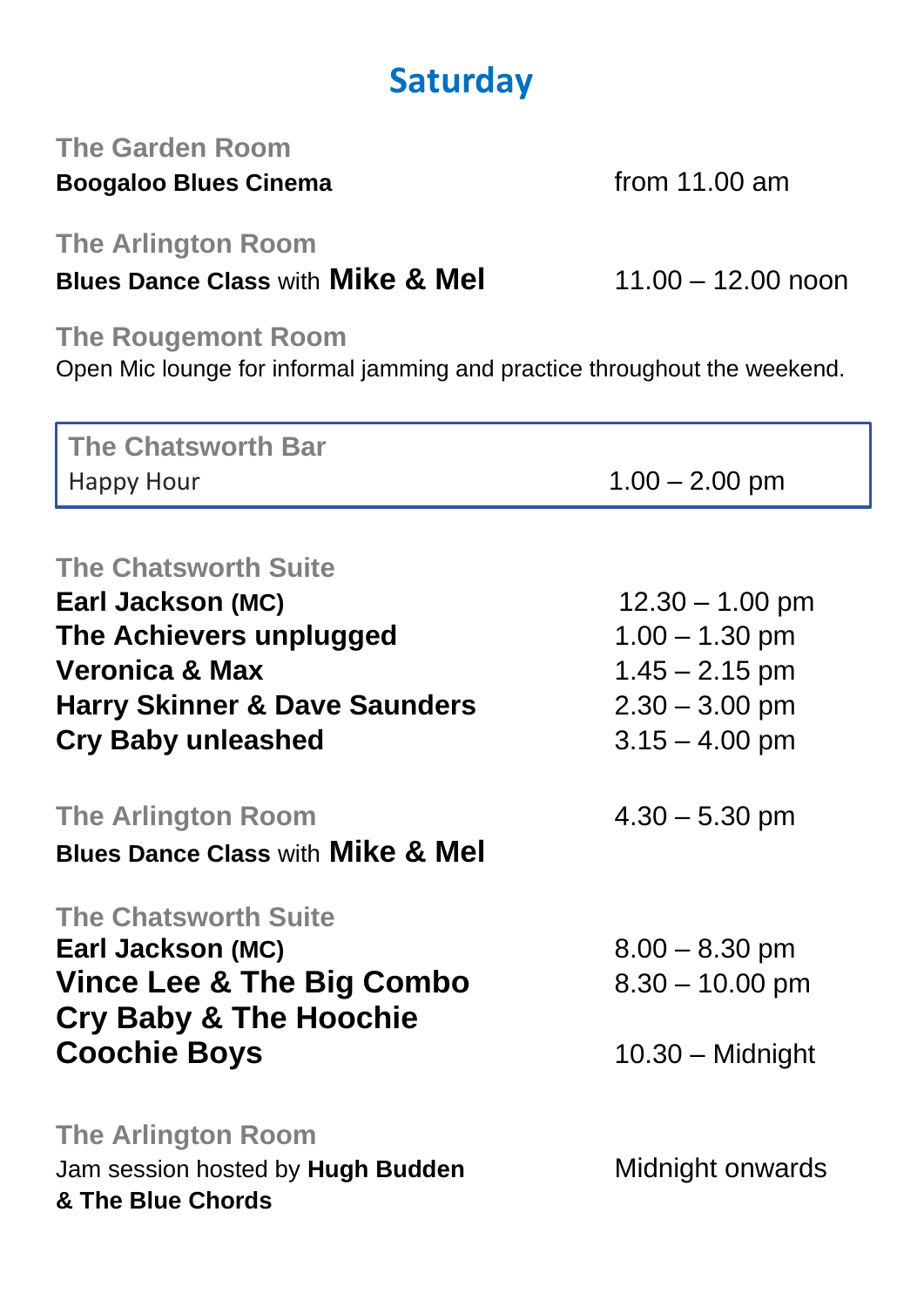# **Sunday**

| <b>The Garden Room</b><br><b>Boogaloo Blues Cinema</b><br>See programme overleaf    | from $11.00$ am      |
|-------------------------------------------------------------------------------------|----------------------|
| <b>The Arlington Room</b><br><b>Blues Dance Class with Mike &amp; Mel</b>           | $11.00 - 12.00$ noon |
| <b>The Conway Bar</b><br><b>Happy Hour</b>                                          | $1.30 - 2.30$ pm     |
| <b>The Arlington Room</b>                                                           |                      |
| Earl Jackson (MC)                                                                   | $1.00 - 1.30$ pm     |
| <b>Hugh Budden &amp; Joe Curtis</b>                                                 | $1.30 - 2.00$ pm     |
| <b>Vince Lee &amp; Sophie Lord</b>                                                  | $2.15 - 2.45$ pm     |
| Cinelli Brothers unplugged                                                          | $3.00 - 3.30$ pm     |
| <b>Earl Jackson &amp; Friends</b>                                                   | $3.45 - 4.15$ pm     |
| <b>The Chatsworth Suite</b>                                                         |                      |
| Earl Jackson (MC)                                                                   | $8.00 - 8.30$ pm     |
| <b>The Cinelli Brothers</b>                                                         | $8.30 - 10.00$ pm    |
| Kyla Brox                                                                           | $10.30 -$ Midnight   |
| <b>The Arlington Room</b><br>Jam session hosted by Hugh Budden<br>& The Blue Chords | Midnight onwards     |

**SPECIAL OFFER** – Re-book for next year before you leave to pay this year's price and select your preferred room! Complete the booking form in your Welcome Pack envelope and hand to Jenny or Monica with your deposit.

## **www.boogaloopromotions.com**